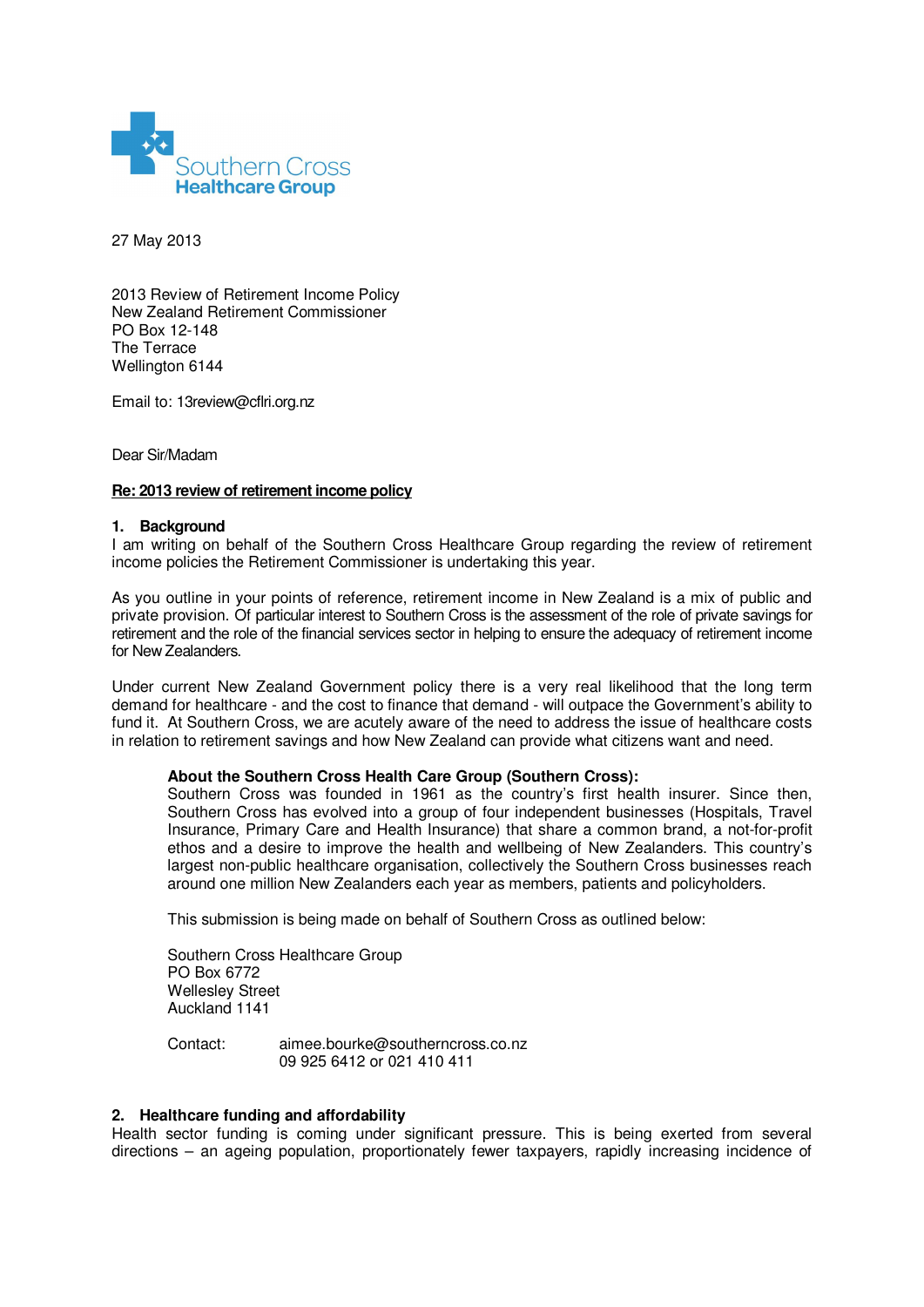lifestyle related chronic diseases, and increasing demand for healthcare services as medical technology expands our options.

This is highlighted in the most recent Treasury projections around national demand for healthcare which show public spending significantly increasing as a share of GDP. Data from the Government's next long-term fiscal position forecasts health spending to rise from 6.9% of GDP to 10.1% by 2050.

Historically, healthcare costs have grown at a rate that exceeds inflation. From 1950 to 2010, crown health expenditure per capita grew at a rate nearly three times that of GDP per capita. This issue will be exacerbated further by an ageing population. Statistics New Zealand predicts that by 2051, 24% of the population will be aged 65 plus, up from 13% in 2011.

To manage this growth in costs, there is likely to be greater co-payments and increased service rationing, particularly for non-urgent treatments. We are already starting to see this happen – for example, the rise in prescription cost co-payments from \$3 to \$5. Further, the National Health Committee is developing a work programme to look at disinvestment of some publicly funded elective procedures.

To be clear, there is no indication that the public system won't be able to provide healthcare, rather there will be incrementally increasing pressure on Government funds and individuals over time and some important policy decisions will need to be made.

Already, around half of all elective surgical procedures undertaken in New Zealand are self-funded either through health insurance or some other out of pocket contribution. Though this will continue to increase, the public provision available and the amount of individual provision that will be required in the future for personal healthcare is not clearly known - and yet to be raised as a widely discussed national topic.

New Zealanders expect to have access to healthcare when they need it, particularly as they move towards and into retirement. However, research recently undertaken has shown a significant proportion are not confident that this will be assured through the public system.

A September 2012 TNS survey of 2,006 New Zealanders showed that the proportion of people who expect their health care costs in retirement to be covered by free Government services decreases as they get younger. Whereas 77% in those aged over 50 expect to have free Government services in retirement, this decreased to 62% in those under 40.

Further, this research highlighted the gap between public perception of healthcare affordability and the actual costs. The survey showed that 79% of New Zealanders think they will have to pay for some of their elective healthcare in retirement. However only one in five had started saving and many thought that savings of less than \$10,000 would be sufficient.

In reality, a knee replacement costs between \$19,000 - \$28,000, cardiac bypass surgery between \$35,000 - \$57,000 and one course of radiation therapy between \$15,000 - \$27,000.

The 2010 review of retirement income policy observes that deprivation among the retired can occur in vulnerable groups in situations where expenses are high and it is difficult for them to be managed; costs related to healthcare over and above those normally covered under the public health system included.

With this in mind, we would like to highlight data released earlier this year showing Southern Cross' top surgical claims for 2012 (which showed those receiving the top ten highest claim payments of up to \$160,000) were aged from 64 to 76 years. This underlines the heightened demand for costly health services people have as they age and the increasing complexities of the procedures they require.

Southern Cross acknowledges that some insured, particularly older New Zealanders, find it difficult to maintain health insurance. Many older members choose to downgrade from full cover plans to simple surgical only plans to continue their insurance. For a person aged 65 or over, the cost of these latter types of plans starts at around \$1800 a year.